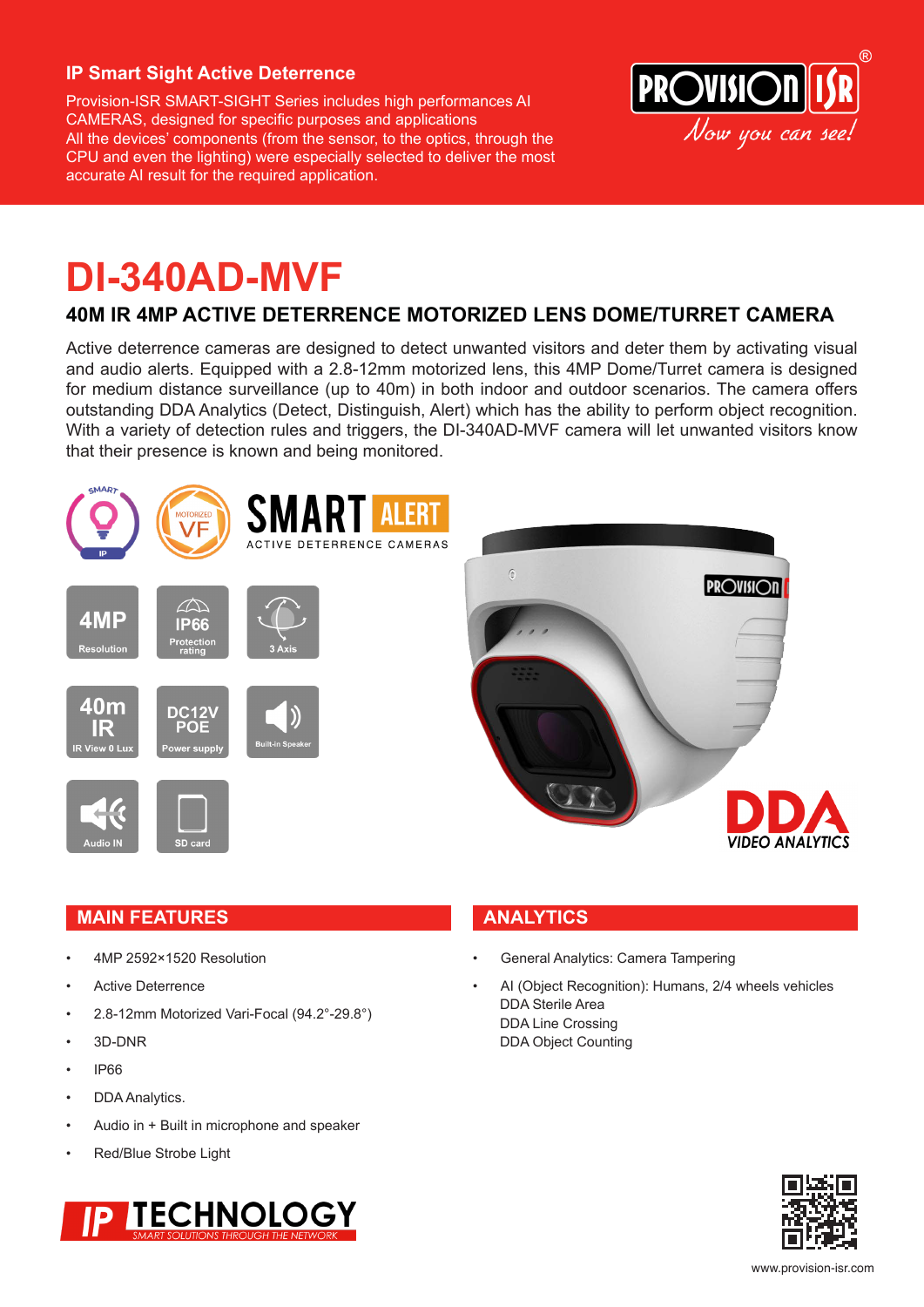# **DI-340AD-MVF**



#### **SPECIFICATIONS**

| Image Sensor              | 1/3" CMOS (16:9)                                                                                                                       |
|---------------------------|----------------------------------------------------------------------------------------------------------------------------------------|
| <b>Effective Pixels</b>   | 2592X1520                                                                                                                              |
| <b>Electronic Shutter</b> | $1/25s \sim 1/100000s$                                                                                                                 |
| <b>Frame Rate</b>         | 1-25/30FPS In Normal Mode. 1-50/60FPS in HFR Mode***                                                                                   |
| Day & Night               | <b>ICR</b>                                                                                                                             |
| Min. Illumination         | Day: 0.1lux / Night: 0.005lux (@F1.6, AGC On) 0lux with IR on                                                                          |
| Audio compression         | G.711A/G.711U                                                                                                                          |
| Communication             | Two-way Audio                                                                                                                          |
| Image Settings            | AWB, AGC Adjustable, Exposure Mode (Auto)<br>Sharpness, Saturation, Brightness & Contrast Adjustable                                   |
| Image Enhancement         | True WDR (120dB), BLC, HLC, ROI                                                                                                        |
| Noise Reduction           | 3D-DNR                                                                                                                                 |
| Image Orientation         | Mirror/Flip                                                                                                                            |
| Privacy Zone              | Yes                                                                                                                                    |
| <b>Motion Detection</b>   | Yes                                                                                                                                    |
| Analytics                 | Object Detection (Sterile Area, Line Crossing), Camera Tampering                                                                       |
| Video Compression         | H.265+/H.264+/H.265/H.264/MJPEG                                                                                                        |
| Resolution                | 4MP / 2K / 3MP / 2MP / 1MP / D1 / QVGA / CIF                                                                                           |
| Multi-Stream              | Master Stream: 4MP(2592x1520) / 2K (2560x1440) / 3MP / 2MP / 1MP<br>Sub-Stream: 1MP/QVGA/D1/CIF<br>Third Stream: QVGA/D1/CIF (1~30fps) |
| <b>Bit rate</b>           | 64Kbps ~ 7Mbps@H.265 / 64Kbps ~ 8Mbps@H.264                                                                                            |
| Encode Mode               | <b>VBR/CBR</b>                                                                                                                         |
| Image Quality             | Five levels under VBR; Free adjustment under CBR                                                                                       |
| <b>IR Distance</b>        | 40m (2 High Power IR LED)<br>Red/Blue Strobe light                                                                                     |
| Lens (Field of View)      | 2.8-12mm MVF with Auto Focus (94.2°-29.8°)                                                                                             |

\*Main Stream Only, \*\*\*1080p,no true-WDR

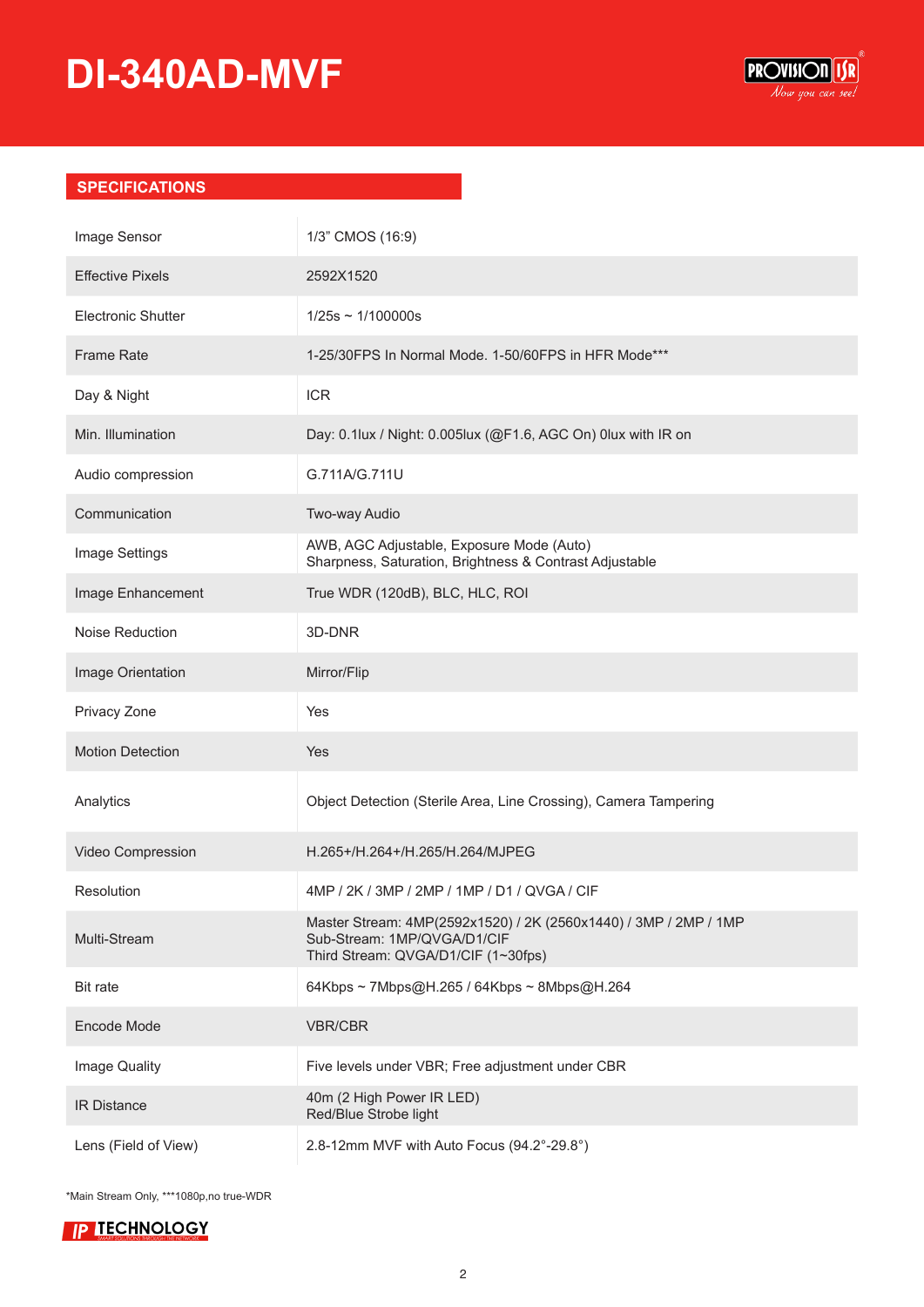# **DI-340AD-MVF**



#### **SPECIFICATIONS**

| Iris                      | DC Iris                                                                                              |
|---------------------------|------------------------------------------------------------------------------------------------------|
| Lens Mount                | Ø14 Mount                                                                                            |
| <b>Protection Rate</b>    | Water Proof: IP66                                                                                    |
| <b>Bracket</b>            | 3-Axis Bracket                                                                                       |
| <b>Dimensions</b>         | Ø113mm×99.6mm                                                                                        |
| Weight (gross)            | ~1640g                                                                                               |
| Network                   | RJ45 (+PoE)                                                                                          |
| Power                     | <b>DC Socket</b>                                                                                     |
| Analog Video Output       | No.                                                                                                  |
| <b>Audio Connectivity</b> | Built-In Microphone and speaker + Audio Input                                                        |
| SD Card                   | Event/Schedule based Main/Sub-Stream recording (Up to 256Gb)                                         |
| <b>Hard Reset Button</b>  | Yes                                                                                                  |
| Alarm                     | Alarm in + Alarm Out                                                                                 |
| Remote Monitoring         | IE Browsing, Ossia VMS Software, Provision Cam2 Mobile App                                           |
| <b>User Access</b>        | Supports simultaneous monitoring for up to 10 users with<br>multi-stream real time transmission      |
| Network Protocol          | IPv4, IPv6, TCP, UDP, DHCP, NTP, DDNS, 802.1X, RTSP,<br>Multicast, UPnP, Email, FTP, HTTPS, QoS, P2P |
| <b>ONVIF</b>              | Yes                                                                                                  |
| Ethernet                  | 100Mbps                                                                                              |
| PoE                       | Yes                                                                                                  |
| Power Supply              | DC12V/~900mA / PoE/~10W                                                                              |
| <b>Work Environment</b>   | -30°C~60°C, 10%~90% Humidity                                                                         |
| Junction Box              | PR-JB14IP66 - PR-JB14IP64 - PR-WB-A                                                                  |